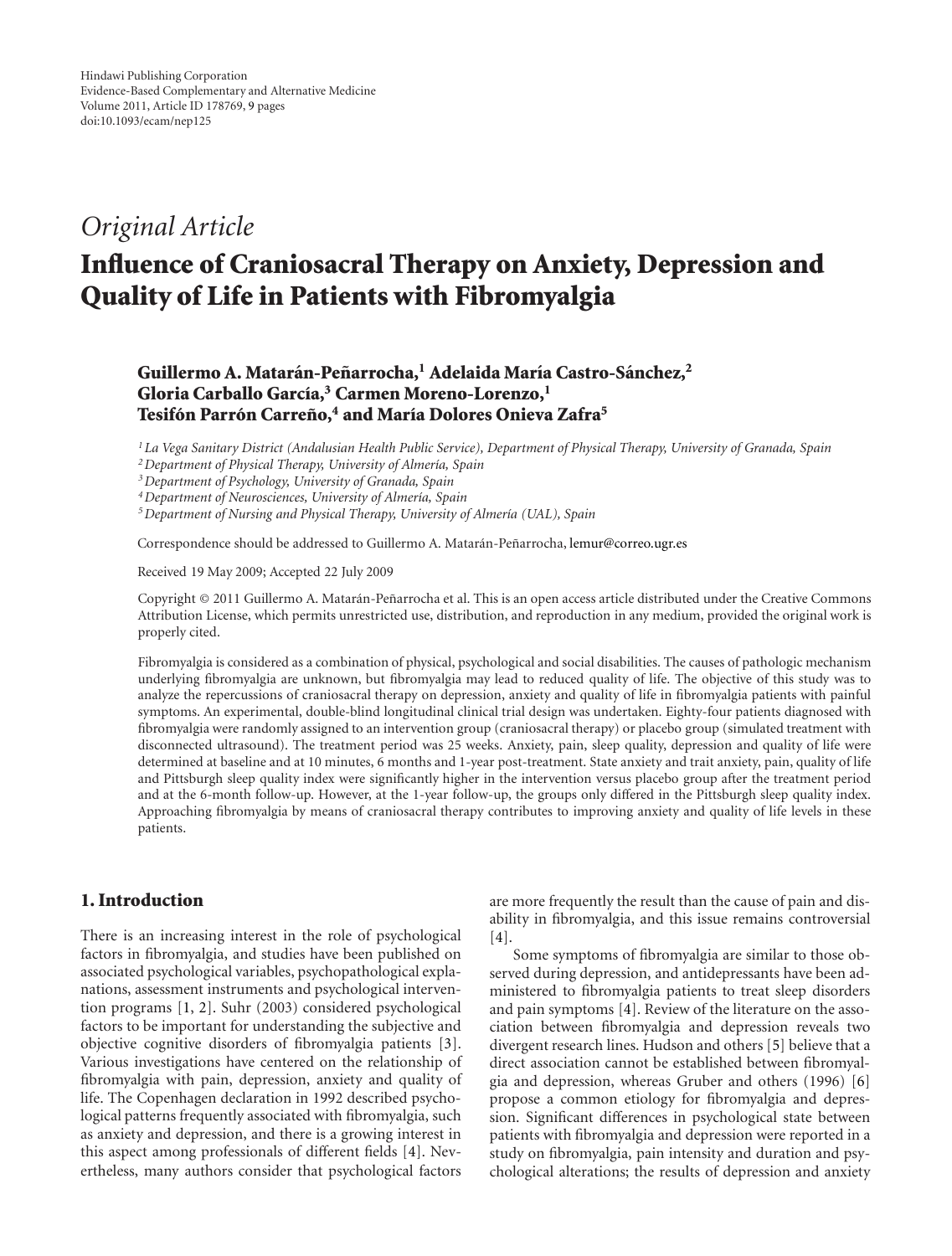questionnaires indicated that the somatic expression of depression differed between the two patient groups [\[7\]](#page-7-7). The relationship between depression and fibromyalgia remains controversial. Although antidepressants can reduce pain and fatigue in fibromyalgia, the effects of these drugs vary in

degree and duration among patients [\[7\]](#page-7-7). Various authors have indicated that patients with fibromyalgia are more depressed than healthy controls and that their perception of psychological distress or depression is similar to that of depressed patients [\[8,](#page-7-8) [9\]](#page-7-9). Moreover, levels of psychological distress (depression, anxiety) have been correlated with cognitive findings in both groups of patients (fibromyalgia and depression) [\[10](#page-7-10)[–12\]](#page-7-11).

Garland [\[13\]](#page-7-12) observed a higher degree of anxiety in fibromyalgia patients than in healthy controls or other groups of patients with painful disease, for example, rheumatoid arthritis. Anxious individuals usually have a respiratory dysfunction that generates more work in the upper chest, and the resulting minimum diaphragmatic activity may exacerbate symptoms in patients with fibromyalgia or chronic fatigue syndromes. Although anxiety is known to be an immediate symptom of hyperventilation, it is controversial whether or not hyperventilation and anxiety in patients with fibromyalgia result from a broader alteration. In this context, Peter et al. [\[14](#page-7-13)] reported that education to reduce the effects of hyperventilation can reduce fibromyalgia symptoms, including pain, fatigue and emotional distress.

Dysfunction of the autonomic nervous system may explain the different clinical manifestations of fibromyalgia. The hyperactive sympathetic nervous system of these patients becomes incapable of responding to different stressing stimuli, which would explain the continuous tiredness and the morning rigidity of these patients [\[15](#page-7-14)]. Likewise, incessant sympathetic activity may explain the sleeping disorders, anxiety, pseudo Raynaud's phenomenon, dry syndrome and intestinal irritability [\[2,](#page-7-2) [15\]](#page-7-14). The other defining characteristics of fibromyalgia such as diffuse pain, painful sensitivity to palpation and paresthesia may also be explained by "sympathetically maintained pain". This neuropathic pain is characterized by a perception of pain regardless of the presence of stimuli, accompanied by paresthesias and allodynia, which are characteristic of patients with fibromyalgia [\[16](#page-7-15)].

Patients frequently report sleeping disorders as well as depression, and both factors are known to have a strong association with cognitive disruption [\[17,](#page-7-16) [18\]](#page-7-17) and to play an important role in the reduced quality of life reported by fibromyalgia patients. There is a high prevalence of sleeping problems in this population. In many cases, pain and fatigue disappear with sleep. However, paradoxically, patients with fibromyalgia awake with intensified muscle rigidity, pain and marked fatigue [\[19,](#page-7-18) [20\]](#page-7-19). Shaver et al. [\[21](#page-7-20)] described a vicious circle of pain, poor sleep, fatigue and increased pain in overt fibromyalgia. Bigatti et al. [\[22\]](#page-7-21) concluded that sleep predicts subsequent pain in these patients but may be related to depression due to pain and physical dysfunction.

The quality of life of patients with fibromyalgia is especially impaired in relation to physical function, intellectual activity and emotional state, influencing their working capacity and social relationships [\[23](#page-7-22)]. Backman [\[24](#page-7-23)] affirmed that psychosocial factors are related to two dimensions of experience: psychological (cognitive, affective) and social (interacting with others, performing daily activities). According to this author, psychosocial factors influence the perception of pain, which in turn influences psychological wellbeing and social participation.

Various studies have demonstrated the efficacy of biofeedback acupuncture to reduce pain symptoms in fibromyalgia [\[25](#page-7-24)[–28\]](#page-7-25). However, we could find no studies that address the effects of manual therapy on the autonomic nervous system or the possible benefit of this type of alternative therapies as a complement to pharmaceutical treatment of hyperautonomic alterations and derived disorders (anxiety and depression). With this background, the objective of this study was to determine the effects of craniosacral therapy on anxiety, depression, pain, sleep quality and quality of life in fibromyalgia patients up to 1-year post-treatment.

#### **2. Methods**

*2.1. Setting and Participants.* Patients with fibromyalgia syndrome undergoing pharmaceutical therapy were recruited from among members of the Almeria Fibromyalgia Association with clinical records at the Torrecárdenas Hospital Complex (Almeria, Spain). Inclusion criteria were: diagnosis of fibromyalgia (by rheumatology specialist), age of 16–65 years and agreement to attend afternoon therapy sessions. Exclusion criteria were: presence of physical disease, psychological disease, infection, fever, hypotension or skin disorders or respiratory alterations that would limit the application of the treatments.

Out of the 376 patients in the accessible population, 351 were subjected to a randomization procedure to recruit a sample of 119 patients. Out of these 119 patients, 15 were excluded, and the remaining 104 were randomly assigned by means of a balanced stratified assignment to an intervention  $(n = 52)$  or placebo  $(n = 52)$  group. The groups were balanced for type of medication received, sex and age, using a stratification system that generates a sequence of letters (from a table of correlatively ordered permutations) for each category and combination of categories. Informed consent was obtained from all participants according to the ethical criteria established in the Helsinki declaration, modified in 2000, for the performance of research projects. In Spain, current legislation for clinical trials is gathered in the Real Decreto 223/2004 February 6, 2004. This project was approved by the research commissions of the University of Almeria and of the Torrecardenas Hospital Complex (Almeria)-Servicio Andaluz de Salud (Andalusian Healthcare Service).

Twenty-one patients were under treatment with muscle relaxants, 32 with antidepressants, 46 with anxiolytics, 59 with anti-inflammatories, 36 with corticoids and 84 with analgesics.

*2.1.1. Measurements.* The following instruments were used to measure anxiety, depression and quality of life in study participants: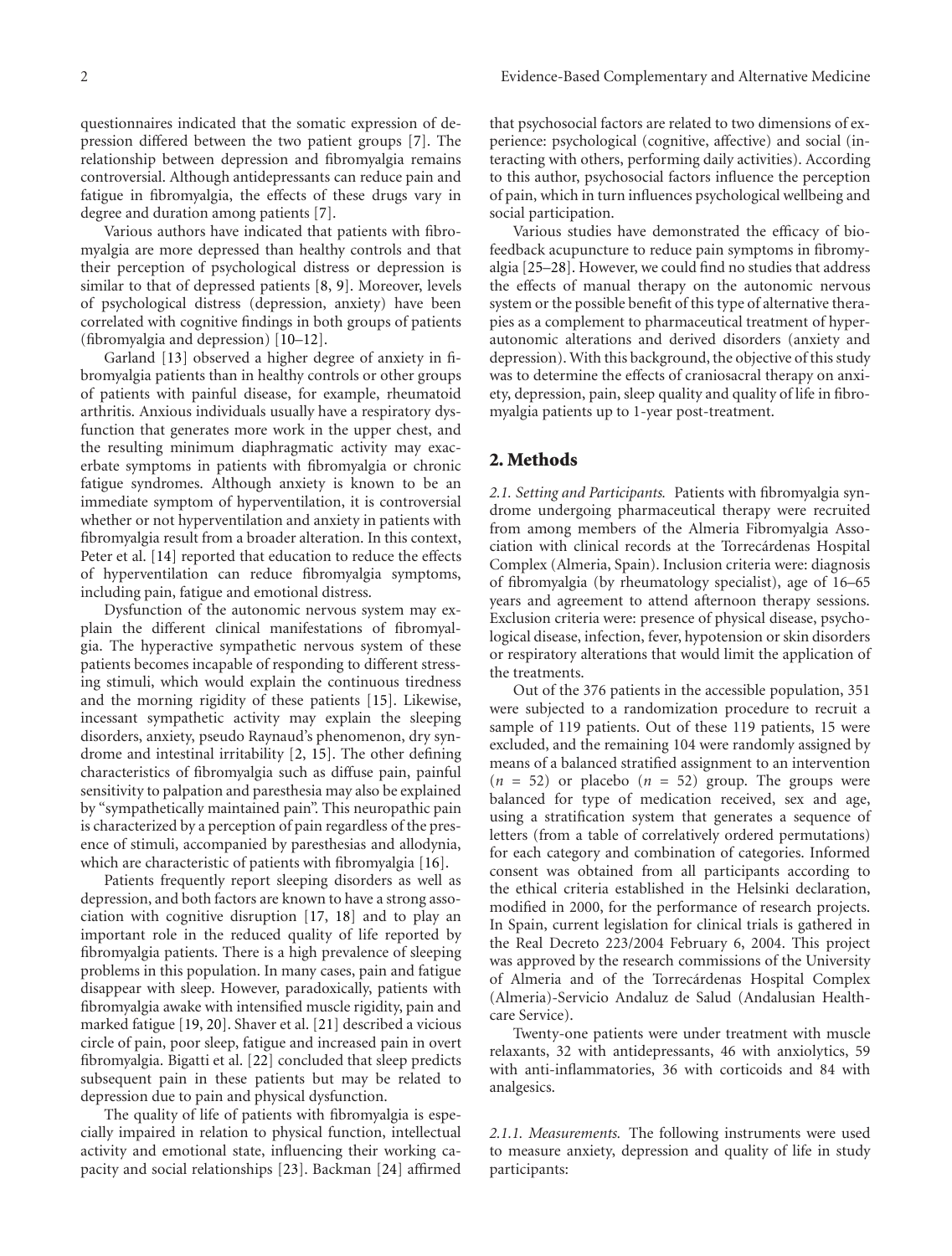- (i) Visual analogue scale (VAS) for pain [\[29](#page-8-0)]: This scale assesses the intensity of pain and degree of alleviation experienced by the patient  $(0 = no \, pain, 10 = unbear$ able pain) [\[30\]](#page-8-1).
- (ii) Short form-36 health survey (SF-36) for quality of life: The SF-36 survey evaluates dimensions of functional state, emotional wellbeing and health. Functional state dimensions are: physical function (10 items), social function (two items), role limitations due to physical problems (four items) and role limitations due to emotional problems (three items); emotional wellbeing dimensions are: mental health (five items), vitality (four items) and pain (two items); and health dimensions are: general health perception (five items) and change in health over time (one item—not included in final score) [\[31\]](#page-8-2).
- (iii) Pittsburgh Sleep Quality Index (PSQI): This questionnaire comprises 24 questions, 19 for subjects and 5 for individuals living with them. It yields scores for: subjective sleep quality, sleep latency, sleep duration, habitual sleep efficiency, sleep disturbance, use of hypnotic medication and daily dysfunction. Each component is scored on a scale of 0 to 3 ( $0 = no$ ) problem, 3 = severe problem), yielding an overall score range of 0–21 [\[32](#page-8-3)].
- (iv) Assessment of the depression index (Beck depression inventory): The Beck inventory is a self-applied questionnaire of 21 items that assesses a broad spectrum of depressive symptoms. It gives weight to the cognitive component of depression, with symptoms in this area representing around 50% of the total questionnaire score. Out of the 21 items, 15 refer to ecological-cognitive symptoms, and six to somaticvegetative symptoms [\[33](#page-8-4)]. The score for each item ranges from 0–3 (from least to greatest severity), giving an overall score range of 0–63 points [\[34](#page-8-5)].
- (v) State Trait Anxiety Inventory (STAI): This 40-item questionnaire measures trait anxiety and state anxiety. For the trait anxiety scale (20 items), subjects describe how they feel in general, and for the state anxiety scale (20 items), how they feel at the present time. A score is obtained for each scale [\[35](#page-8-6)].

*2.1.2. Procedure.* In this experimental, longitudinal doubleblind clinical trial, the intervention group was formed by 43 patients and the placebo group by 41. Before the treatments, initial assessments of anxiety, depression, pain, sleep and quality of life were performed in all patients [\[36\]](#page-8-7). Women of childbearing age were assessed the day after their menstrual period ended. These assessments were repeated at 30 min, six months and 1 year after the last session of the 25-week treatment program.

*2.2. Intervention.* The intervention group underwent a craniosacral therapy protocol, with two weekly sessions of 1 h for 25 weeks. The treatment was carried out by an expert craniosacral therapist with the patient in prone position. This therapy consists of applying very mild manual traction on cranial bones in flexion or extension stages of the craniosacral cycle. The aims were to contribute to re-establishing the normal movement of cranial bones and to intervene in the autonomic nervous system by releasing bone and membranous restrictions [\[37\]](#page-8-8). Craniosacral therapy procedures were: still point (occipital), compression-decompression of temporomandibular joint, decompression of temporal fascia, compression-decompression of sphenobasilar joint, parietal lift, frontal lift, scapular waist release and pelvic diaphragm release [\[37](#page-8-8)[–40](#page-8-9)].

The placebo group underwent two weekly 30-min sessions of sham ultrasound treatment in which the disconnected probe (4 cm in diameter) was applied to the cervical area (10 min), lumbar region (10 min) and both sides of the knees (10 min). The sham treatment was performed with the patient in prone position. The screen of the ultrasound was covered to ensure that the patient was unaware that the equipment was disconnected.

Both patient groups were instructed not to change their pharmacological treatment during the 25-week study period.

*2.3. Statistical Analysis.* The SPSS package (version 17.0) was used for the data analyses. After performing descriptive statistics of variables at baseline, the Kolmogorov–Smirnof test was applied to evaluate the normal distribution of variables. Continuous data were expressed as means ± SD. A paired *t*-test was used to examine changes in scores between baseline and follow-up examinations. Inter-group differences in variables were analyzed by using repeatedmeasures analysis of variance. Relationships between demographic variables (sex and age group), aggravating factors, work activity, diseases related to fibromyalgia syndrome, VAS pain score, dimensions of the SF-36 health survey for quality of life, dimensions of the Pittsburgh sleep quality index, total Beck depression inventory score and state and trait anxiety scores were evaluated by calculating Pearson correlation coefficients. A 95% confidence interval (CI) (*α* = 0.05) was considered in all tests.

#### **3. Results**

During the study, 9 patients withdrew from the intervention group and 11 from the placebo group. Reasons for withdrawal were death of spouse, start of another type of treatment, change in pharmacologic therapy during treatment period, and missing sessions due to acute pain crisis and forgetfulness. The final study sample comprised 84 patients (81 females) aged 34–63 years with a mean age of 49.08  $\pm$ 14.17 years [\(Figure 1\)](#page-3-0). There were no differences in baseline demographic characteristics between the intervention group  $(n = 43)$  and placebo group  $(n = 41)$  [\(Table 1\)](#page-3-1). The groups did not differ significantly in state anxiety  $(P < .320)$ , trait anxiety (*P <* .269) or VAS (*P <* .239) scores but differed in all dimensions of the SF-36 questionnaire with the exception of vitality.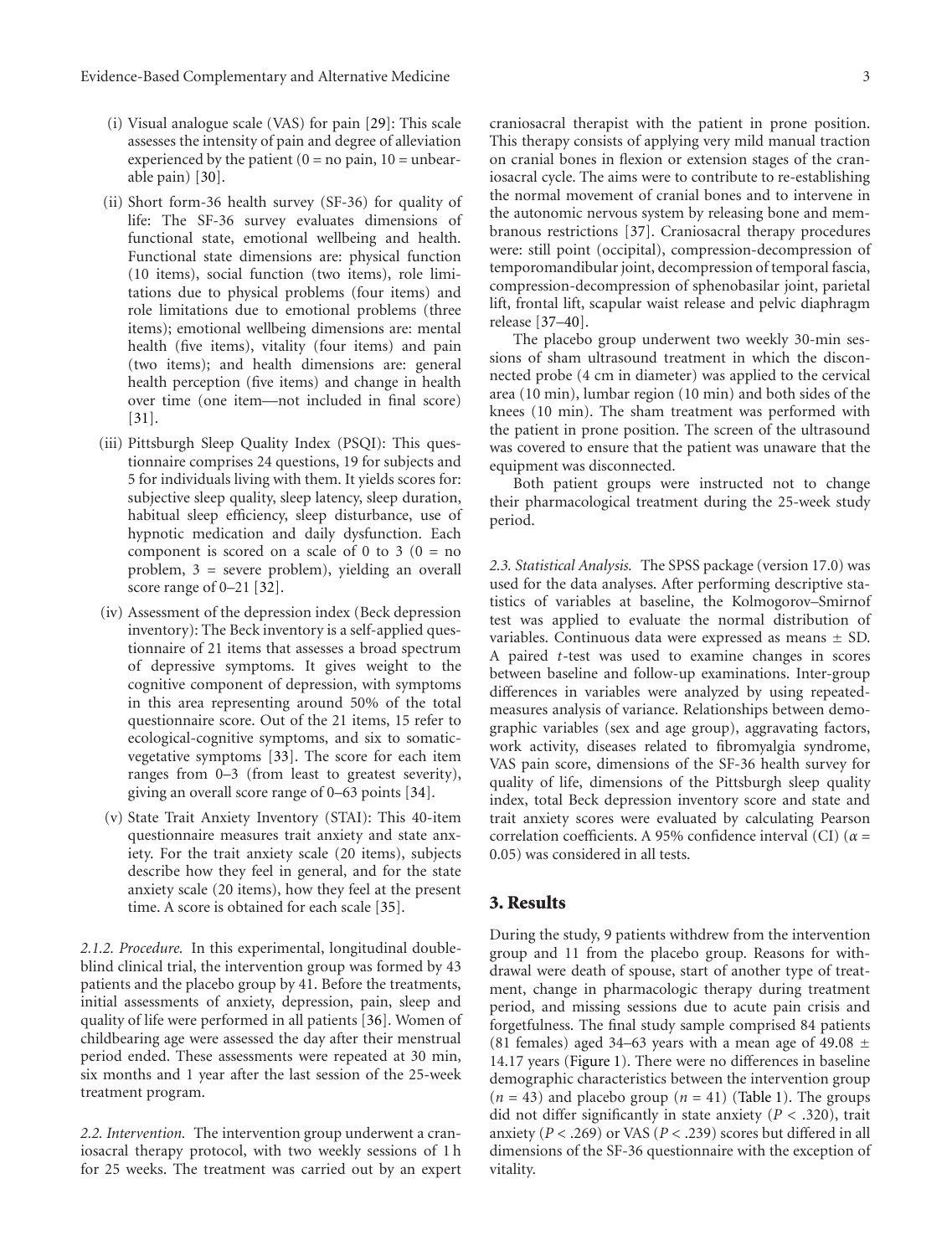

Figure 1: Flow of participants in the study. None of the 84 participants reported adverse effects.

<span id="page-3-1"></span><span id="page-3-0"></span>

| Characteristics                               | Intervention ( $n = 43$ ) | Placebo $(n = 41)$ | $\overline{P}$ |
|-----------------------------------------------|---------------------------|--------------------|----------------|
| Age mean (SD)                                 | 48.25 (13.34)             | 52.26 (10.98)      | .069           |
| Sex $(\% )$                                   |                           |                    |                |
| Female                                        | 95.35                     | 97.56              | .529           |
| Male                                          | 4.65                      | 2.44               | .052           |
| Aggravating factors (%)                       |                           |                    |                |
| <b>Emotional</b> factors                      | 100                       | 100                | 1.000          |
| <b>Stress</b>                                 | 42                        | 50                 | .086           |
| Work involving standing                       | 46.32                     | 49.48              | .194           |
| Cold                                          | 100                       | 100                | 1.000          |
| Work activity (%)                             |                           |                    |                |
| Full-time                                     | 12                        | 18                 | .098           |
| Part-time                                     | 34                        | 26                 | .067           |
| Sick leave                                    | 11                        | 21                 | .051           |
| Unemployed                                    | 43                        | 35                 | .069           |
| Diseases related to fibromyalgia syndrome (%) |                           |                    |                |
| Arthritis                                     | 6.23                      | 8.77               | .119           |
| Chorea                                        | 2.13                      | 3.87               | .201           |
| Type I diabetes                               | 3.25                      | 5.75               | .127           |
| Type II diabetes                              | 7                         | 8                  | .845           |
| Ulcerous colitis                              | 6.5                       | 3.5                | .075           |

*P* = .05 between intervention and placebo groups.

In the whole study population, there were significant correlations at baseline between age and physical role (*r* = 0.412; *P* = .008), vitality and general health (*r* = 0.433;  $P = .005$ ), habitual sleep efficiency and social function ( $r =$ 0.319;  $P = .045$ ) and between mental health and emotional

role (*r* = 0.346; *P* = .029), sleep duration (*r* = 0.485; *P* = .001) and habitual sleep efficiency ( $r = 0.328$ ;  $P = .039$ ).

*3.1. At 35 Weeks after Intervention.* At 35 weeks, the intervention group showed significant improvements in state anxiety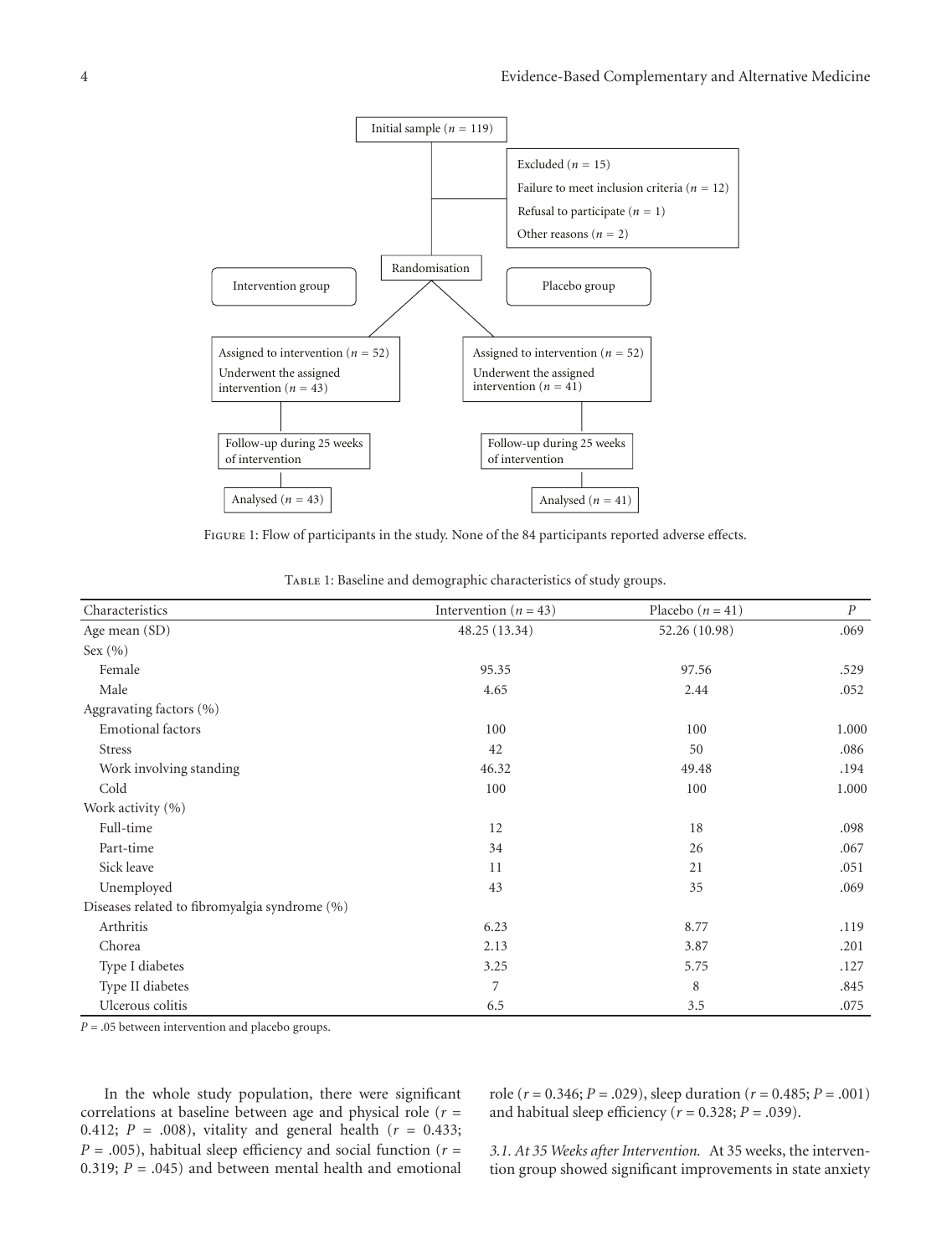$(P < .029)$  and trait anxiety  $(P < .042)$  versus baseline scores. No changes were observed in the placebo group. The groups differed significantly in trait anxiety (*P <* .045). Depression scores did not differ significantly between groups or with respect to baseline values [\(Figure 2\)](#page-6-0).

VAS-measured pain improved significantly in the intervention group versus baseline ( $P < .035$ ) and differed between groups (*P <* .041). The intervention group also showed significant improvement in physical function (*P <* .024), physical role (*P <* .020), body pain (*P <* .043), general health (*P <* .039), vitality (*P <* .041) and social function (*P <* .029). The placebo group showed no significant changes versus baseline in SF-36 questionnaire dimensions. The groups differed in physical function (*P <* .009), physical role (*P <* .019), body pain (*P <* .036), general health (*P <* .048), vitality ( $P < .046$ ) and social function ( $P < .028$ ) [\(Table 2\)](#page-5-0). The intervention group showed a significant overall improvement in Pittsburgh sleep quality index score (*P <* .043), and the groups differed significantly in the sleep duration  $(P < .042)$  and sleep disturbance  $(P < .040)$  items [\(Table 3\)](#page-5-1).

In the intervention group, significant correlations were found between trait anxiety and Beck depression inventory score (*r* = 0.374; *P* = .027), overall SF-36 score and VAS score (*r* = 0.431; *P* = .015), and between physical role and VAS score (*r* = 0.564; *P* = .021), body pain (*r* = 0.378; *P* = .016) and mental health (*r* = 0.385; *P* = .024).

*3.2. Six Months Post-Intervention.* No significant intra-group or inter-group differences were found in state anxiety, depression or pain with respect to baseline. The intervention group showed a significant improvement (versus baseline) in physical function (*P <* .041). The placebo group showed no differences (versus baseline) in any SF-36 questionnaire item. The groups differed significantly in physical function (*P <* .049) and vitality (*P <* .050). The groups also differed significantly in sleep duration (*P <* .039), habitual sleep efficiency  $(P < .047)$  and sleep disturbance  $(P < .045)$  [\(Table 4\)](#page-5-2).

In the intervention group, correlations were found between overall SF-36 questionnaire score and VAS score (*r* = 0.331;  $P = .048$ ) and between trait anxiety score and Beck depression score ( $r = 0.323$ ;  $P = .045$ ).

*3.3. One Year Post-Intervention.* At 1 year, the intervention group showed a significant improvement (versus baseline) in sleep duration ( $P < .040$ ), habitual sleep efficiency ( $P < .044$ ) and daily dysfunction (*P <* .039) [\(Table 4\)](#page-5-2). No significant differences in anxiety, depression, pain or quality of life were found between groups or with respect to baseline values.

In the intervention group, trait anxiety was correlated with Beck depression score  $(r = 0.311; P = .047)$ .

#### **4. Discussion**

We examined the efficacy of craniosacral treatment on anxiety, depression and quality of life in patients with fibromyalgia. At 6 months after a 25-week treatment period, patients in the intervention group showed a significant improvement

In comparative studies, patients with fibromyalgia have higher levels of depression in comparison to other patients with chronic diseases. Bennet [\[41\]](#page-8-10) found that 30% of patients with fibromyalgia present with depression at the first consultation and 60% at some time in their clinical history. These patients reported a diffuse non-localized pain that tended to increase their level of depression.

Recent investigations have not considered depression to be a primary symptom of fibromyalgia, establishing that the degree of depression measured by the Beck questionnaire is closely related to the level of pain suffered by the patient [\[42,](#page-8-11) [43\]](#page-8-12). Nonetheless, a variable percentage of fibromyalgia patients (30–70%) suffer depression, which is also present to some degree in any chronic disease that courses with pain [\[44\]](#page-8-13). In multicenter studies, symptoms of major depression appear in 22–68% of patients affected by fibromyalgia, anxiety in 16% and simple phobias in 12–16% [\[45\]](#page-8-14). It has not been established whether these psychological disorders are secondary to predominant fibromyalgia symptoms or are primary symptoms of the fibromyalgia syndrome itself, regardless of the remaining symptoms [\[46](#page-8-15)[–48](#page-8-16)].

Quality of life results showed a significant posttherapeutic improvement in the physical role, body pain and social function of the intervention group. These findings are consistent with multidisciplinary studies in patients with fibromyalgia, which have underlined the importance of motivation in achieving the participation of patients in the different therapy programs [\[49](#page-8-17)[–52\]](#page-8-18).

The improvement in physical function achieved by our craniosacral therapy protocol was similar to that obtained by aerobic exercise programs in combination with other exercise modalities and educational programs [\[53,](#page-8-19) [54\]](#page-8-20). Likewise, the improvement obtained in the majority of SF-36 dimensions was similar to that achieved after a 3-month hydrotherapy program, which obtained a 40% reduction in the "body pain" dimension, although the mechanisms underlying this improvement have not been elucidated [\[55](#page-8-21), [56](#page-8-22)].

The improvement in the SF-36 questionnaire of quality of life shown by intervention group patients was lesser than their improvement in VAS score. This may be explained by the greater sensitivity of the "body pain" dimension of the SF-36 to detect painful changes in comparison to the VAS. Redondo et al. [\[56](#page-8-22)] also reported significant differences in the results obtained by these two measures of body pain.

At the end of the treatment period, the intervention and placebo groups differed significantly in overall Pittsburgh subjective sleep quality index score and in habitual sleep efficiency and sleep disturbance items. However, at one month after therapeutic intervention, significant differences were also found in sleep latency and duration. These results are in agreement with those published by Hains and Hains [\[57\]](#page-8-23), who also found significant differences in sleep quality at one month after a spinal compression and manipulation protocol despite finding no changes in fatigue or pain immediately after the treatment. An improvement in sleep quality persisted for 1 year after a 20-session course of manual therapy involving conjunctive tissue manipulation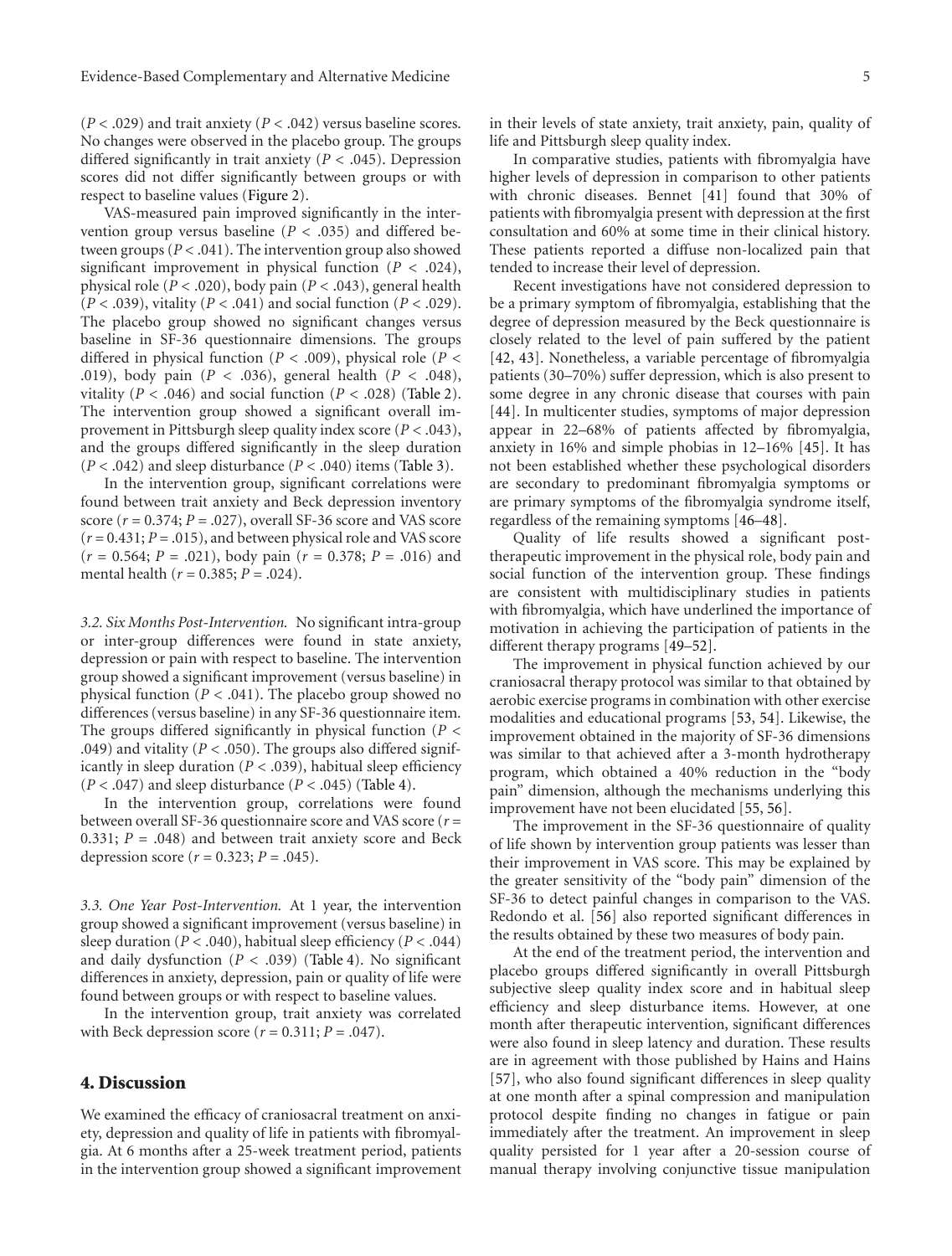|           | Baseline $M(SD)$ |                  | $\boldsymbol{P}$ |                 | 25 weeks $M(SD)$ |               | 6 months $M(SD)$ |                  | $\overline{P}$ | 1 year $M(SD)$  |                  | $\boldsymbol{P}$ |
|-----------|------------------|------------------|------------------|-----------------|------------------|---------------|------------------|------------------|----------------|-----------------|------------------|------------------|
| $SF-36$   | IG               | PG               | Pre-T            | IG              | PG               | $1^{(a)}$ -PT | IG               | PG               | $2^{(a)}$ -PT  | IG              | PG               | $3^{(a)} - PT$   |
| PF        | 49.43<br>(6.90)  | 51.90<br>(9.92)  | .199             | 45.90<br>(5.87) | 50.53<br>(9.12)  | $.009*$       | 46.05<br>(4.61)  | 49.05<br>(8.03)  | $.049*$        | 47.43<br>(5.32) | 50.68<br>(7.54)  | .367             |
| <b>PR</b> | 25.17<br>(6.88)  | 25.86<br>(7.35)  | .661             | 22.10<br>(6.84) | 25.80<br>(6.98)  | $.019*$       | 23.85<br>(7.05)  | 25.47<br>(7.09)  | .067           | 24.67<br>(7.24) | 26.01<br>(7.83)  | .121             |
| <b>BP</b> | 75.76<br>(7.20)  | 78.43<br>(12.75) | .257             | 73.12<br>(6.08) | 78.00<br>(13.07) | $.036*$       | 74.25<br>(6.74)  | 78.65<br>(13.22) | .052           | 74.84<br>(7.04) | 77.39<br>(10.65) | .234             |
| <b>GH</b> | 67.02<br>(4.25)  | 68.28<br>(6.84)  | .258             | 64.40<br>(4.65) | 68.35<br>(6.39)  | $.048*$       | 66.02<br>(4.12)  | 67.92<br>(6.69)  | .087           | 66.72<br>(5.21) | 67.63<br>(7.02)  | .321             |
| V         | 60.05<br>(5.23)  | 58.90<br>(6.27)  | .376             | 62.73<br>(5.27) | 59.48<br>(7.73)  | $.046*$       | 60.80<br>(5.11)  | 58.72<br>(7.78)  | $.050*$        | 61.34<br>(4.96) | 59.01<br>(5.74)  | .201             |
| <b>SF</b> | 63.23<br>(7.12)  | 63.93<br>(12.41) | .758             | 58.75<br>(6.74) | 63.50<br>(11.57) | $.028*$       | 59.85<br>(10.93) | 63.05<br>(11.87) | .075           | 60.45<br>(8.67) | 64.45<br>(10.29) | .067             |
| <b>RE</b> | 49.18<br>(7.65)  | 46.35<br>(5.69)  | .065             | 45.60<br>(7.85) | 47.23<br>(5.66)  | .292          | 49.65<br>(6.52)  | 46.40<br>(5.96)  | .053           | 48.33<br>(8.31) | 47.42<br>(7.29)  | .135             |
| MH        | 76.65<br>(11.23) | 80.60<br>(9.66)  | .097             | 77.48<br>(8.73) | 81.15<br>(10.42) | .069          | 74.15<br>(12.12) | 77.80<br>(7.84)  | .074           | 75.64<br>(9.86) | 79.45<br>(10.35) | .083             |

<span id="page-5-0"></span>Table 2: Differences in quality of life (SF-36 questionnaire) between study groups.

Values are presented as means and standard deviations (SD). IG, intervention group; PG, placebo group; Pre-T, pre-therapy; 1<sup>(a)</sup> PT, post-therapy after 25 weeks of treatment; 2<sup>(a)</sup> PT, post-therapy at 6 months after end of treatment; 3<sup>(a)</sup> PT, post-therapy at 1 year after end of treatment; PF, physical function; PR, physical role; BP, body pain; GH, general health; V, vitality; SF, social function; ER, emotional role; MH, mental health. <sup>∗</sup>*P* = .05 (95% CI).

<span id="page-5-1"></span>Table 3: Differences between study groups in Pittsburgh sleep quality index score at baseline and after therapy.

| Baseline $(n)$ |              |    |           |              |           |           | D           |                |    | 25 weeks $(n)$ |              |    |           |                |
|----------------|--------------|----|-----------|--------------|-----------|-----------|-------------|----------------|----|----------------|--------------|----|-----------|----------------|
|                | IG<br>PG     |    |           |              |           |           | Pre-T<br>IG |                |    | PG             |              |    |           | $1^{(a)} - PT$ |
| <b>PSQI</b>    | NP           | MP | <b>SP</b> | NP           | <b>MP</b> | <b>SP</b> |             | NP             | MP | <b>SP</b>      | NP           | MP | <b>SP</b> |                |
| <b>PSQ</b>     | $\mathbf{0}$ | 12 | 31        |              | 13        | 26        | .064        | $\mathbf{0}$   | 10 | 33             | 5            | 18 | 18        | $.043*$        |
| <b>SL</b>      | 2            | 6  | 35        |              |           | 32        | .948        | $\mathbf{0}$   | 22 | 21             |              | 12 | 28        | .064           |
| <b>SD</b>      |              | 12 | 30        | 2            | 5         | 34        | .059        | $\overline{0}$ | 19 | 24             | $\Omega$     | 10 | 31        | $.042*$        |
| <b>HSE</b>     |              | 15 | 27        | $\mathbf{0}$ | 10        | 31        | .255        | $\mathbf{0}$   | 20 | 23             | $\mathbf{0}$ | 13 | 28        | .065           |
| <b>SDI</b>     | $\mathbf{0}$ | 17 | 26        | 3            | 14        | 24        | .191        | $\mathbf{0}$   | 27 | 16             | 4            | 10 | 27        | $.040*$        |
| DD             | $\mathbf{0}$ | 34 | 9         | $\Omega$     | 31        | 10        | .592        | 3              | 35 | 5              | $\Omega$     | 29 | 12        | .065           |

Values are shown as *n* = number of patients with no problems, moderate problems, severe problems. PSQI, Pittsburgh sleep quality index; IG, intervention group; PG, placebo group; Pre-T, pre-therapeutic; 1<sup>(a)</sup> PT, post-therapy (after 25 weeks of treatment); PSQ, Pittsburgh subjective quality; SL, sleep latency; SD, sleep duration; HSE, habitual sleep efficiency; SDI, sleep disturbance; DD, daily dysfunction; NP, no problems; MP, moderate problems; SP, severe problems. <sup>∗</sup>*P* = .05 (95% CI).

<span id="page-5-2"></span>Table 4: Differences between study groups in Pittsburgh sleep quality index at 6 months and 1 year after treatment.

|            | 6 months ( $n =$ number of patients) |    |           |              |    |                      |         |          | 1 year ( $n =$ number of patients) |    |                |                |           |         |
|------------|--------------------------------------|----|-----------|--------------|----|----------------------|---------|----------|------------------------------------|----|----------------|----------------|-----------|---------|
|            | IG<br>РG                             |    |           |              |    | $2^{(a)} - PT$<br>IG |         |          | PG                                 |    |                | $3^{(a)} - PT$ |           |         |
| PSQI       | NP                                   | MP | <b>SP</b> | ΝP           | MP | <b>SP</b>            |         | NP       | MP                                 | SP | ΝP             | MP             | <b>SP</b> |         |
| <b>PSQ</b> | 5                                    | 13 | 25        |              | 18 | 16                   | .093    | 4        |                                    | 28 | 6              | 19             | 16        | .054    |
| <b>SL</b>  | 4                                    | 18 | 21        | 2            | 14 | 25                   | .105    |          | 18                                 | 23 | 3              | 14             | 24        | .132    |
| <b>SD</b>  |                                      | 16 | 25        | 3            |    | 31                   | $.039*$ |          | 17                                 | 25 | $\overline{2}$ | 6              | 33        | $.040*$ |
| <b>HSE</b> | 4                                    | 19 | 20        | $\mathbf{0}$ | 14 | 27                   | $.047*$ |          | 20                                 | 21 | $\mathbf{0}$   | 13             | 28        | $.044*$ |
| <b>SDI</b> | $\mathbf{0}$                         | 21 | 22        | 4            | 11 | 26                   | $.045*$ | $\Omega$ | 19                                 | 24 | $\overline{2}$ | 13             | 26        | .088    |
| DD         | 6                                    | 21 | 16        | $\mathbf{0}$ | 24 | 17                   | .240    | 3        | 18                                 | 22 |                | 28             | 12        | $.039*$ |

Values are shown as *n* = number of patients with no problems, moderate problems, severe problems. PSQI, Pittsburgh sleep quality index; IG, intervention group; PG, placebo group; Pre-T, pre-therapy; 2<sup>(a)</sup> PT, post-therapy at 6 months after end of treatment; 3<sup>(a)</sup> PT, post-therapy at 1 year after end of treatment; PSQ, Pittsburgh subjective quality; SL, sleep latency; SD, sleep duration; HSE, habitual sleep efficiency; SDI, sleep disturbance; DD, daily dysfunction; NP, does not present problems; MP, moderate problems; SP, severe problems. <sup>∗</sup>*P* = .05 (95% CI).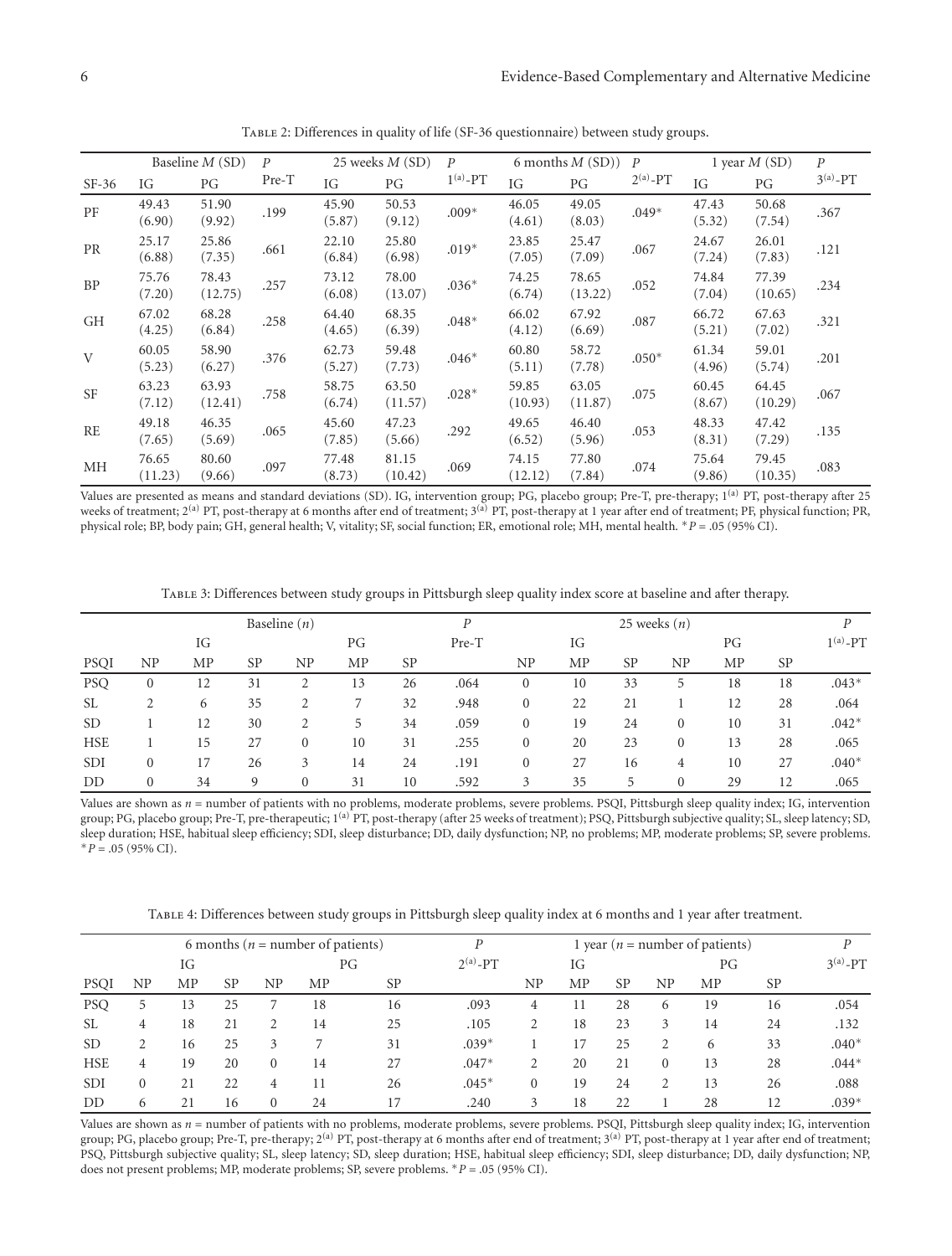

<span id="page-6-0"></span>Figure 2: Comparisons between study groups in levels of depression, anxiety and pain. <sup>∗</sup>*P* = .05 (95% CI). Values are presented as means.

[\[58\]](#page-8-24). The release of fascial restrictions may improve sleep quality by correcting visceral fascial dysfunction and thereby favoring the secretion of platelet serotonin. A study of the gut neurological system found that a high proportion of fibromyalgia patients had intestinal disorders, probably due to neuro-endocrinal causes, which may affect serotonin secretion [\[59](#page-8-25)].

Studies on the effects of aerobic exercise programs in fibromyalgia patients found no significant difference in the number of nights per week with sleep disturbances [\[60–](#page-8-26) [62](#page-8-27)]. However, multidisciplinary therapeutic programs were reported to significantly improve anxiety, depression, wellbeing and sleep quality [\[43](#page-8-12)].

One of the limitations of the study was the inability to study 25 of the 376 patients in the accessible population before the randomized selection of the study group, due to incompatibility with their work schedules. A further limitation is related to the disparity between males and females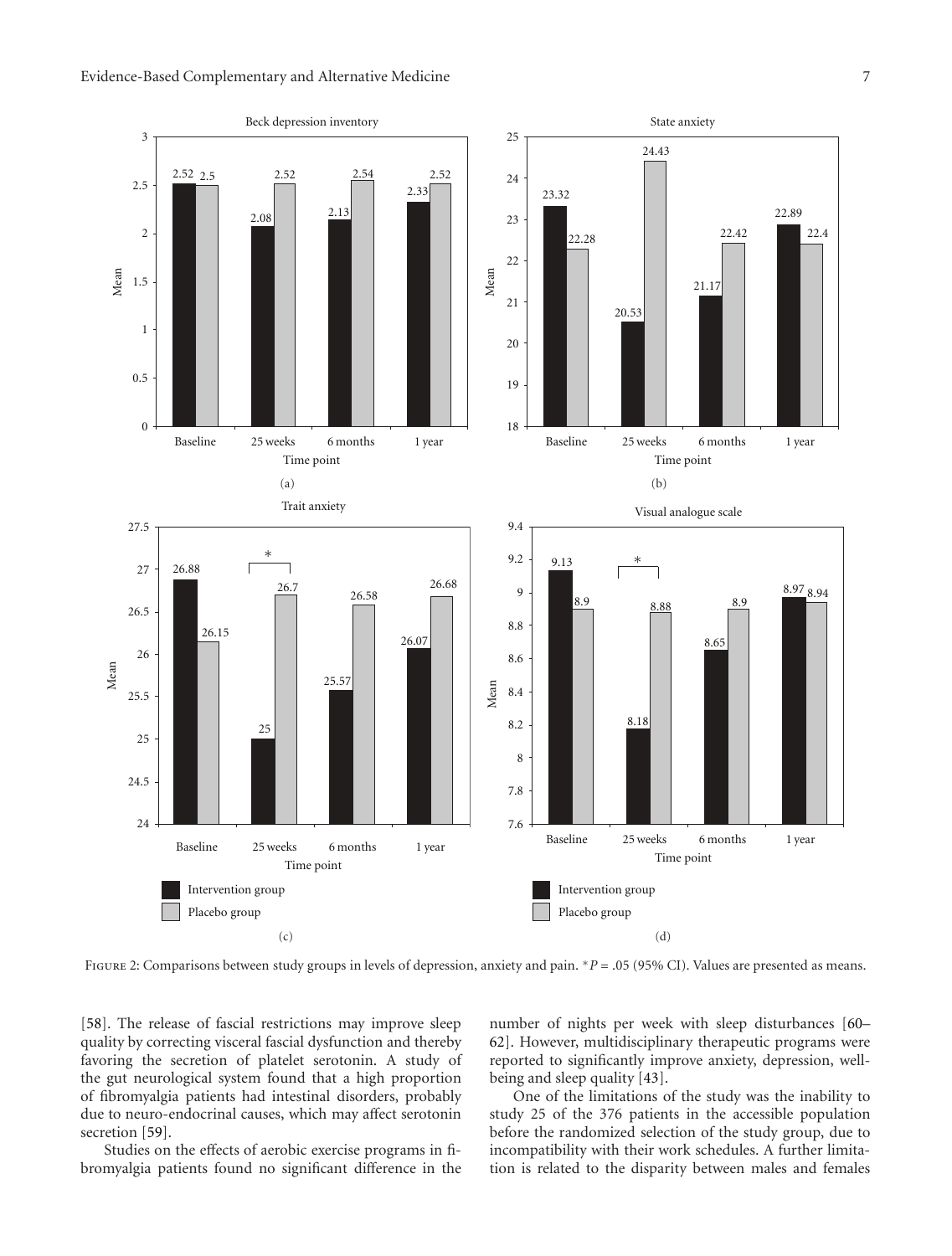diagnosed with fibromyalgia, which may be conditioned by the cultural setting. It is also possible that subjects with less severe pain were able to improve more rapidly.

#### **5. Conclusions**

The present study shows that craniosacral therapy improves the quality of life of patients with fibromyalgia, reducing their perception of pain and fatigue and improving their night rest and mood, with an increase in physical function. Our craniosacral therapy protocol also reduces anxiety levels, partially improving the depressive state. This manual therapy modality must be considered as a complementary therapy within a multidisciplinary approach to these patients, also including pharmaceutical, physiotherapeutic, psychological and social treatments.

#### <span id="page-7-0"></span>**References**

- <span id="page-7-1"></span>[1] L. A. Merayo-Alonso, F. J. Cano-García, L. Rodríguez-Franco, R. Ariza-Ariza, and F. Navarro-Sarabia, "Un acercamiento bibliométrico a la investigación en fibromialgia [A bibliometric approach to research into fibromyalgia]," *Reumatologia Clinica*, vol. 3, no. 2, pp. 55–62, 2007.
- <span id="page-7-2"></span>[2] S. Tan, K. Tillisch, and E. Mayer, "Functional somatic syndromes: emerging biomedical models and traditional Chinese medicine," *Evidence-Based Complementary and Alternative Medicine*, vol. 1, pp. 35–40, 2004.
- <span id="page-7-3"></span>[3] J. A. Suhr, "Neuropsychological impairment in fibromyalgia: relation to depression, fatigue, and pain," *Journal of Psychosomatic Research*, vol. 55, no. 4, pp. 321–329, 2003.
- <span id="page-7-4"></span>[4] A. Macintyre and M. C. Hume, "The chronic fatigue syndrome," *Postgraduate Medical Journal*, vol. 69, no. 808, p. 164, 1993.
- <span id="page-7-5"></span>[5] J. I. Hudson, L. M. Arnold, P. E. Keck Jr., M. B. Auchenbach, and H. G. Pope Jr., "Family study of fibromyalgia and affective spectrum disorder," *Biological Psychiatry*, vol. 56, no. 11, pp. 884–891, 2004.
- <span id="page-7-6"></span>[6] A. J. Gruber, J. I. Hudson, and H. G. Pope Jr., "The management of treatment-resistant depression in disorders on the interface of psychiatry and medicine: fibromyalgia, chronic fatigue syndrome, migraine, irritable bowel syndrome, atypical facial pain, and premenstrual dysphoric disorder," *Psychiatric Clinics of North America*, vol. 19, no. 2, pp. 351–369, 1996.
- <span id="page-7-7"></span>[7] L. Chaitow, *Fibromyalgia Syndrome. A Practitioner's Guide to Treatment*, Churchill Livingstone, London, UK, 2003.
- <span id="page-7-8"></span>[8] H. Sletvold, T. C. Stiles, and N. I. Landro, "Information processing in primary fibromyalgia, major depression and healthy controls," *Journal of Rheumatology*, vol. 22, no. 1, pp. 137–142, 1995.
- <span id="page-7-9"></span>[9] R. F. Kaplan, M.-E. Meadows, L. C. Vincent, E. L. Logigian, and A. C. Steere, "Memory impairment and depression in patients with Lyme encephalopathy: comparison with fibromyalgia and nonpsychotically depressed patients," *Neurology*, vol. 42, no. 7, pp. 1263–1267, 1992.
- <span id="page-7-10"></span>[10] G. M. Grace, W. R. Nielson, M. Hopkins, and M. A. Berg, "Concentration and memory deficits in patients with fibromyalgia syndrome," *Journal of Clinical and Experimental Neuropsychology*, vol. 21, no. 4, pp. 477–487, 1999.
- [11] T. Dalgleish and F. N. Watts, "Biases of attention and memory in disorders of anxiety and depresion," *Clinical Psychology Review*, vol. 10, no. 5, pp. 589–604, 1990.
- <span id="page-7-11"></span>[12] H. Christensen, K. Griffiths, A. Mackinnon, and P. Jacomb, "A quantitative review of cognitive deficits in depression and Alzheimer-type dementia," *Journal of the International Neuropsychological Society*, vol. 3, no. 6, pp. 631–651, 1997.
- <span id="page-7-12"></span>[13] L. Yardley and M. S. Redfern, "Psychological factors influencing recovery from balance disorders," *Journal of Anxiety Disorders*, vol. 15, no. 1-2, pp. 107–119, 2001.
- <span id="page-7-13"></span>[14] D. Peter, L. Chaitow, G. Harris, and S. Morrison, *Integrating Complementary Therapies in Primary Care*, Churchill Livingstone, Edinburgh, UK, 2001.
- <span id="page-7-14"></span>[15] M. Martínez-Lavín and A. G. Hermosillo, "Autonomic nervous system dysfunction may explain the multisystem features of fibromyalgia," *Seminars in Arthritis and Rheumatism*, vol. 29, no. 4, pp. 197–199, 2000.
- <span id="page-7-15"></span>[16] M. Martínez-Lavín, "Is fibromyalgia a generalized reflex sympathetic dystrophy?" *Clinical and Experimental Rheumatology*, vol. 19, no. 1, pp. 1–3, 2001.
- <span id="page-7-16"></span>[17] R. S. Katz, A. R. Heard, M. Mills, and F. Leavitt, "The prevalence and clinical impact of reported cognitive difficulties (Fibrofog) in patients with rheumatic disease with and without fibromyalgia," *Journal of Clinical Rheumatology*, vol. 10, no. 2, pp. 53–58, 2004.
- <span id="page-7-17"></span>[18] S. E. Sephton, J. L. Studts, K. Hoover et al., "Biological and psychological factors associated with memory function in fibromyalgia syndrome," *Health Psychology*, vol. 22, no. 6, pp. 592–597, 2003.
- <span id="page-7-18"></span>[19] B. D. Dick, M. J. Verrier, K. T. Harker, and S. Rashiq, "Disruption of cognitive function in fibromyalgia syndrome," *Pain*, vol. 139, no. 3, pp. 610–616, 2008.
- <span id="page-7-19"></span>[20] F. Wolfe, H. A. Smythe, M. B. Yunus et al., "The American College of Rheumatology 1990. Criteria for the classification of fibromyalgia. Report of the Multicenter Criteria Committee," *Arthritis and Rheumatism*, vol. 33, no. 2, pp. 160–172, 1990.
- <span id="page-7-20"></span>[21] M. B. Yunus, A. T. Masi, and J. C. Aldag, "A controlled study of primary fibromyalgia syndrome: clinical features and association with other functional syndromes," *Journal of Rheumatology*, vol. 16, no. 19, pp. 62–71, 1989.
- <span id="page-7-21"></span>[22] J. L. F. Shaver, M. Lentz, C. A. Landis, M. M. Heitkemper, D. S. Buchwald, and N. F. Woods, "Sleep, psychological distress, and stress arousal in women with fibromyalgia," *Research in Nursing and Health*, vol. 20, no. 3, pp. 247–257, 1997.
- <span id="page-7-22"></span>[23] S. M. Bigatti, A. M. Hernandez, T. A. Cronan, and K. L. Rand, "Sleep disturbances in fibromyalgia syndrome: relationship to pain and depression," *Arthritis Care and Research*, vol. 59, no. 7, pp. 961–967, 2008.
- <span id="page-7-23"></span>[24] J. C. Leza, "Fibromyalgia: a challenge for neuroscience," *Revista de Neurologia*, vol. 36, no. 12, pp. 1165–1175, 2003.
- <span id="page-7-24"></span>[25] C. L. Backman, "Arthritis and pain. Psychosocial aspects in the management of arthritis pain," *Arthritis Research and Therapy*, vol. 8, article 221, 2006.
- [26] C. Deluze, L. Bosia, A. Zirbs, A. Chantraine, and T. L. Vischer, "Electroacupuncture in fibromyalgia: results of a controlled trial," *British Medical Journal*, vol. 305, no. 6864, pp. 1249– 1252, 1992.
- [27] G. Ferraccioli, L. Ghirelli, F. Scita, M. Noili, M. Mozzam, S. Fontana et al., "EMG-biofeedback training in fibromyalgia syndrome," *The Journal of Rheumatology*, vol. 14, pp. 820–825, 1987.
- <span id="page-7-25"></span>[28] S. P. Buckelew, R. Conway, J. Parker et al., "Biofeedback/relaxation training and exercise interventions for fibromyalgia: a prospective trial," *Arthritis Care and Research*, vol. 11, no. 3, pp. 196–209, 1998.